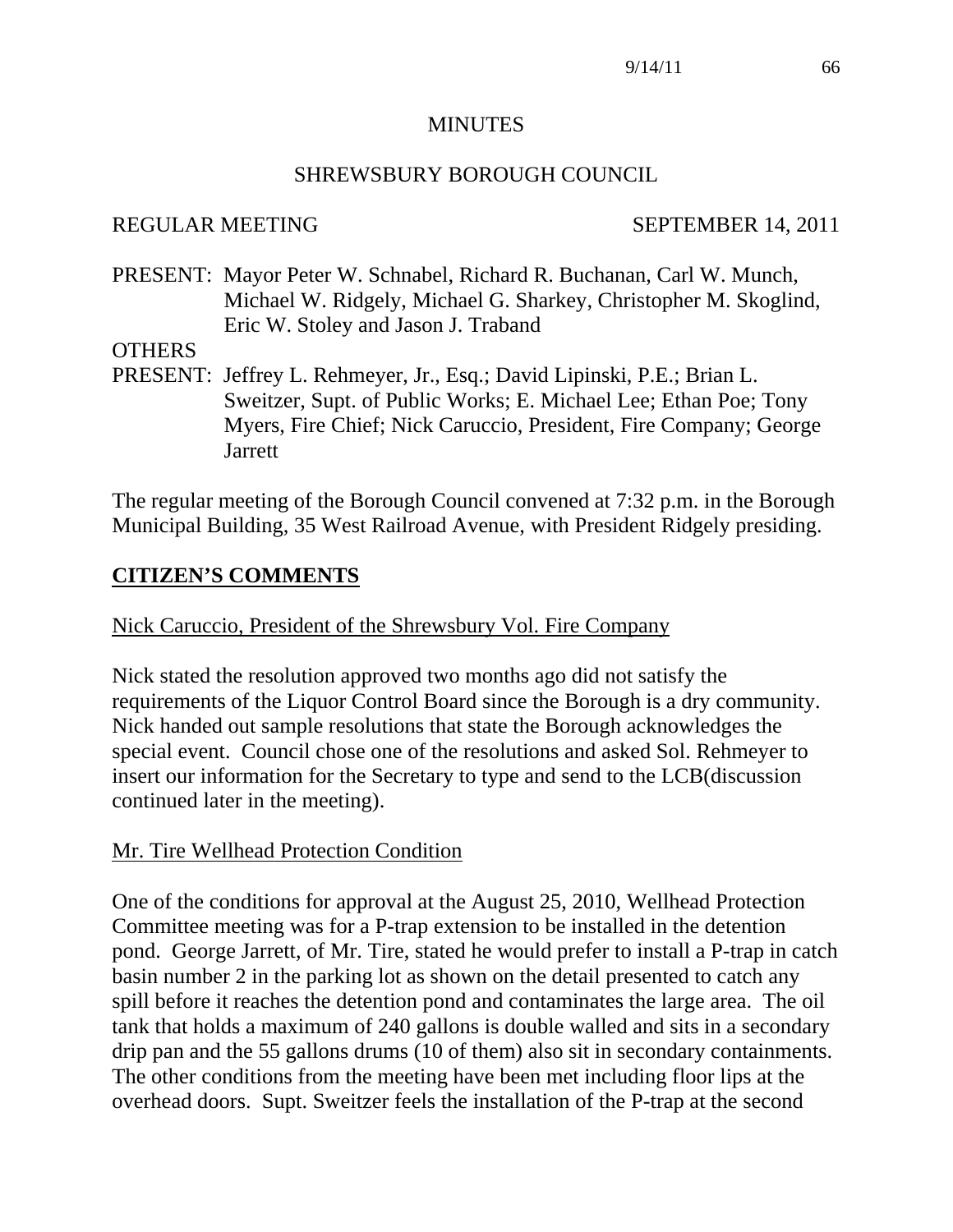inlet is better than waiting until a spill goes into the pond. J. Traband also felt the P-trap in the catch basin is more appropriate than in the pond to catch a spill sooner than later.

E. Stoley moved to approve the P-trap method to be installed in the catch basin as being compliant with the intent of the Wellhead Protection Committee's conditions and with our requirements.

R. Buchanan seconded with the addition of a time frame for completion being included.

E. Stoley amended the motion to set a 30-day time frame for completion.

R. Buchanan seconded. The motions carried with all in favor.

Any other remedy sought will have to go back to the Wellhead Protection Committee.

Fire Company Special Occasion Resolution (Continued)

Sol. Rehmeyer read the proposed resolution.

E. Stoley moved to adopt Resolution #2011-6 acknowledging and setting parameters for the special occasion serving of alcohol at the October 1 event. M. Sharkey seconded. The motion carried with all in favor.

# **APPROVAL OF MINUTES**

The minutes of the August 10 meeting were approved by unanimous consent by those who were at that meeting.

# **APPROVAL OF EXPENDITURES AND REPORT OF ACCOUNTS**

C. Skoglind moved to approve the expenditures and report of accounts for August. E. Stoley seconded. The motion carried with all in favor.

## **BILL LIST**

The bill list for August was presented: General account: check numbers 10738 thru 10776; Water account: check numbers 4625 thru 4640; Sewer account: check numbers 4363 thru 4374; Highway Aid: none.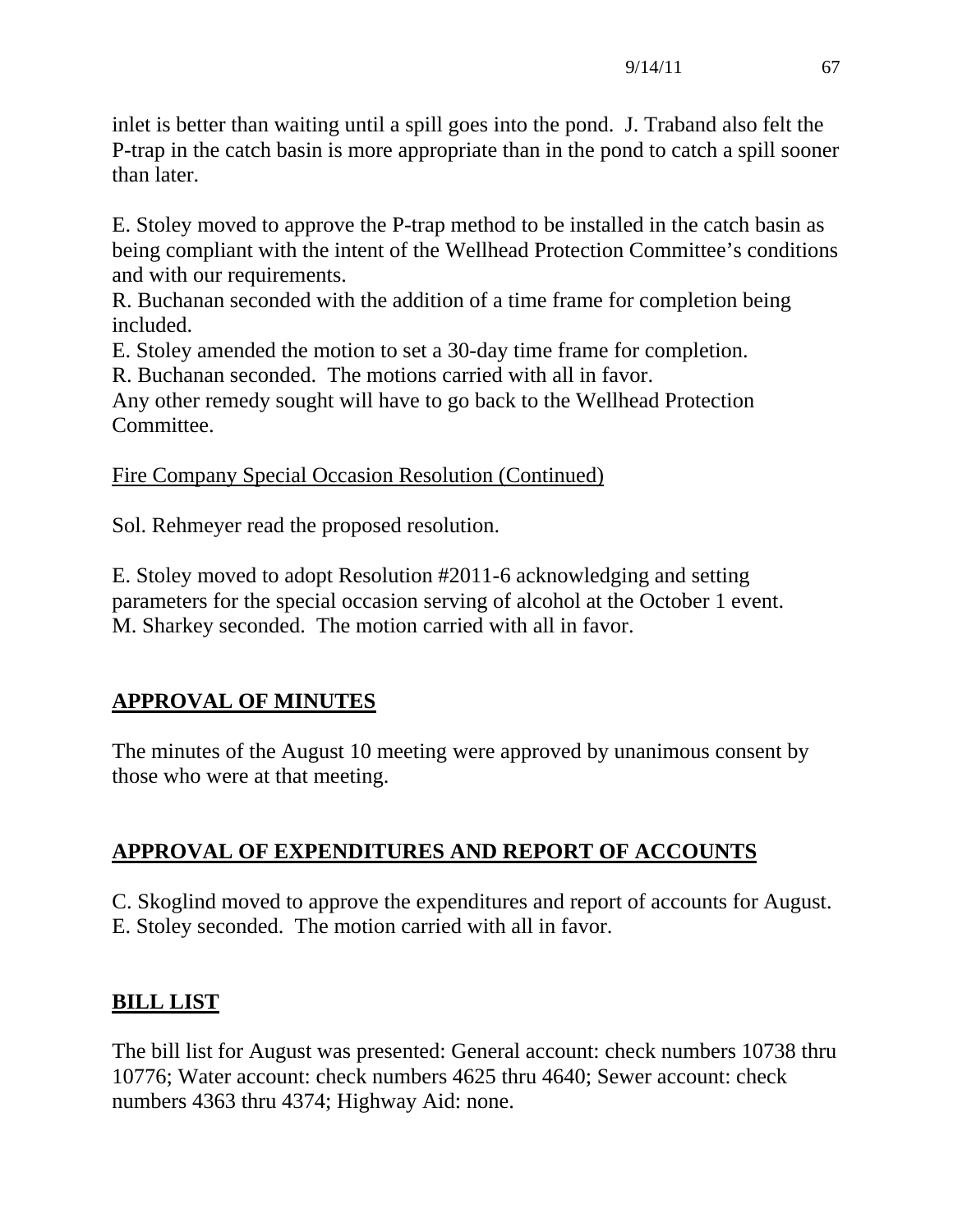- C. Skoglind moved to approve the August bill list.
- R. Buchanan seconded. The motion carried with all in favor.

## **PAYROLL REGISTER**

C. Skoglind moved to approve the August 8 and 22 payroll registers. M. Sharkey seconded. The motion carried with all in favor.

## **SUBDIVISION AND LAND DEVELOPMENT BUSINESS**

#### **Southern Regional Police Department** – R. Buchanan

Officer Paul Heffner introduced himself to the Council and stated he was there to answer any questions.

R. Buchanan reviewed the statistics for July. Buck will hopefully be able to give Council a budget figure by October 1. Buck stated a meeting was held with Stewartstown Borough. M. Ridgely said he was told New Freedom Borough would sign the document stating the municipalities agreed to support the Southern Regional Police Department and has been told that New Freedom Borough has not signed as of yet.

## **Codes Enforcement** – E. Michael Lee

Mike reported 40 and 44 East Tolna Road are in compliance now as well as 6 Covington Drive. The small retaining wall at the intersection of East Tolna Road and Crosswind Drive has been removed. Also, 34 South Main Street is in compliance. The property owner at 133 South Main Street has received two notices and Mike has been working for four months to get this property cleaned up. Also, 92 Skyview Drive has not complied with notices and Mike is asking that the two properties be turned over to Sol. Rehmeyer.

C. Munch moved to authorize Sol. Rehmeyer to send letters and assist with the magistrate charges.

E. Stoley seconded. The motion carried with all in favor.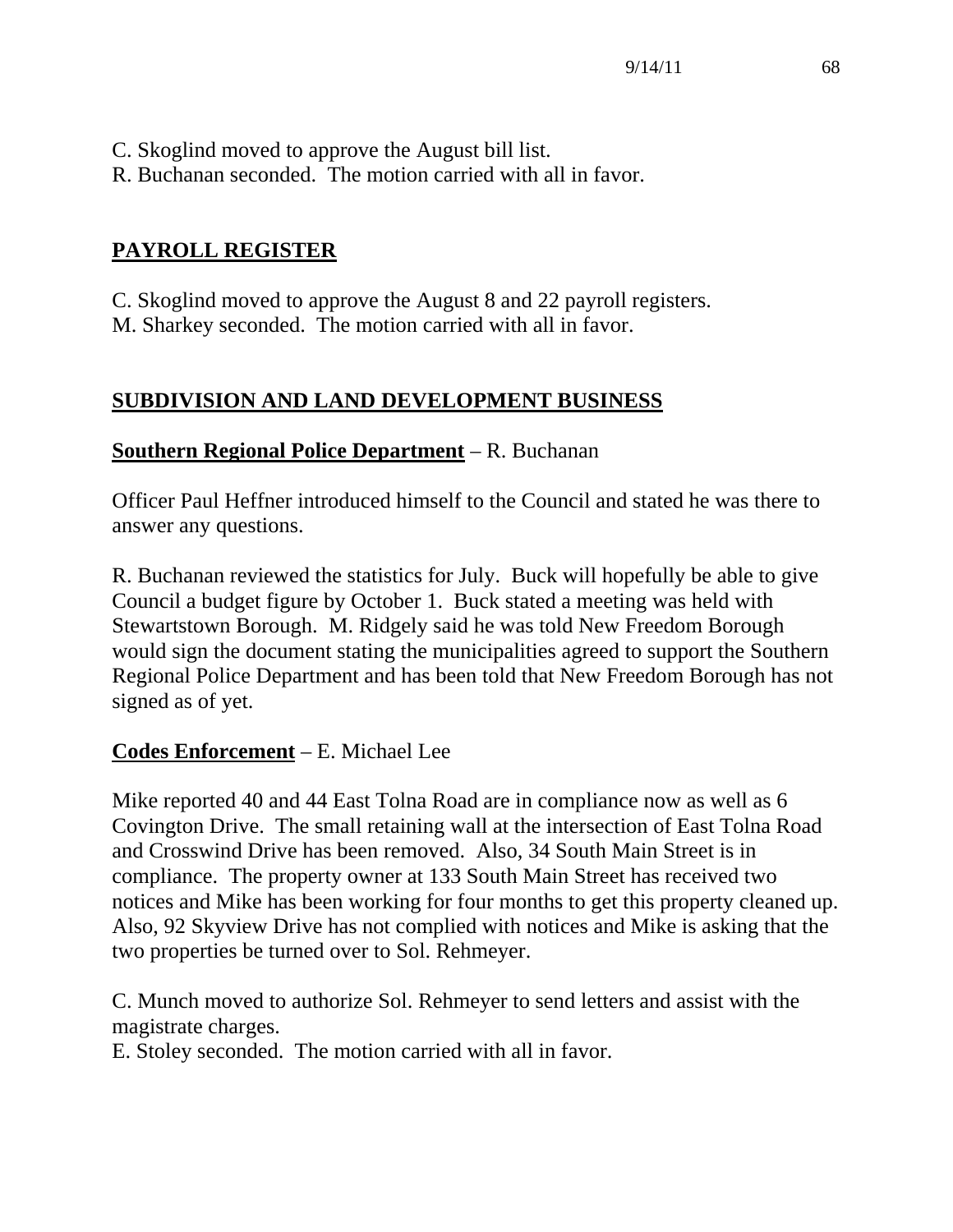#### **Water & Sewer** – Richard R. Buchanan

## Wellhead Protection, 64 East Forrest Avenue

The final inspection was done at the new garage and the Wellhead Protection Committee's requirements were all met.

#### Sewer Problems From Recent Flood Event

The sewer pump stations were overwhelmed with water due to the storm on September 7. The station at Forest Lakes could not pump all of the infiltration/inflow from the sewer system for a period of time; electric service at Deer Creek failed due to the excessive load on weakened and old wiring, power outages occurred at Forest Lakes and Trout Run, and the north end pump float failed and was replaced. Many areas of infiltration were found during televising last week. Circle Drive residents possibly have sump pumps connected to the sewer system.

#### Sump Pumps Connected to Sewer System

Through televising during the recent heavy rains, it was discovered that some homes on Circle Drive and Westview Drive have their sump pumps connected to the public sewer. B. Sweitzer asked how his department can gain access to inspect the properties.

Sol. Rehmeyer will review the ordinance to see what recourse the Borough has.

#### 917 East Tolna Road

A proposed business is asking for a deduct meter and feels it will use the required five sewer EDUs. The property is located in Shrewsbury Township and will be referred to the Municipal Authority.

## **Public Roads & Lighting** – Eric W. Stoley

#### 232 West Forrest Avenue Mailbox Damage

Mr. Ware was at the August Council meeting and stated the mailbox is out of alignment after being set back up by the Public Works Department when it was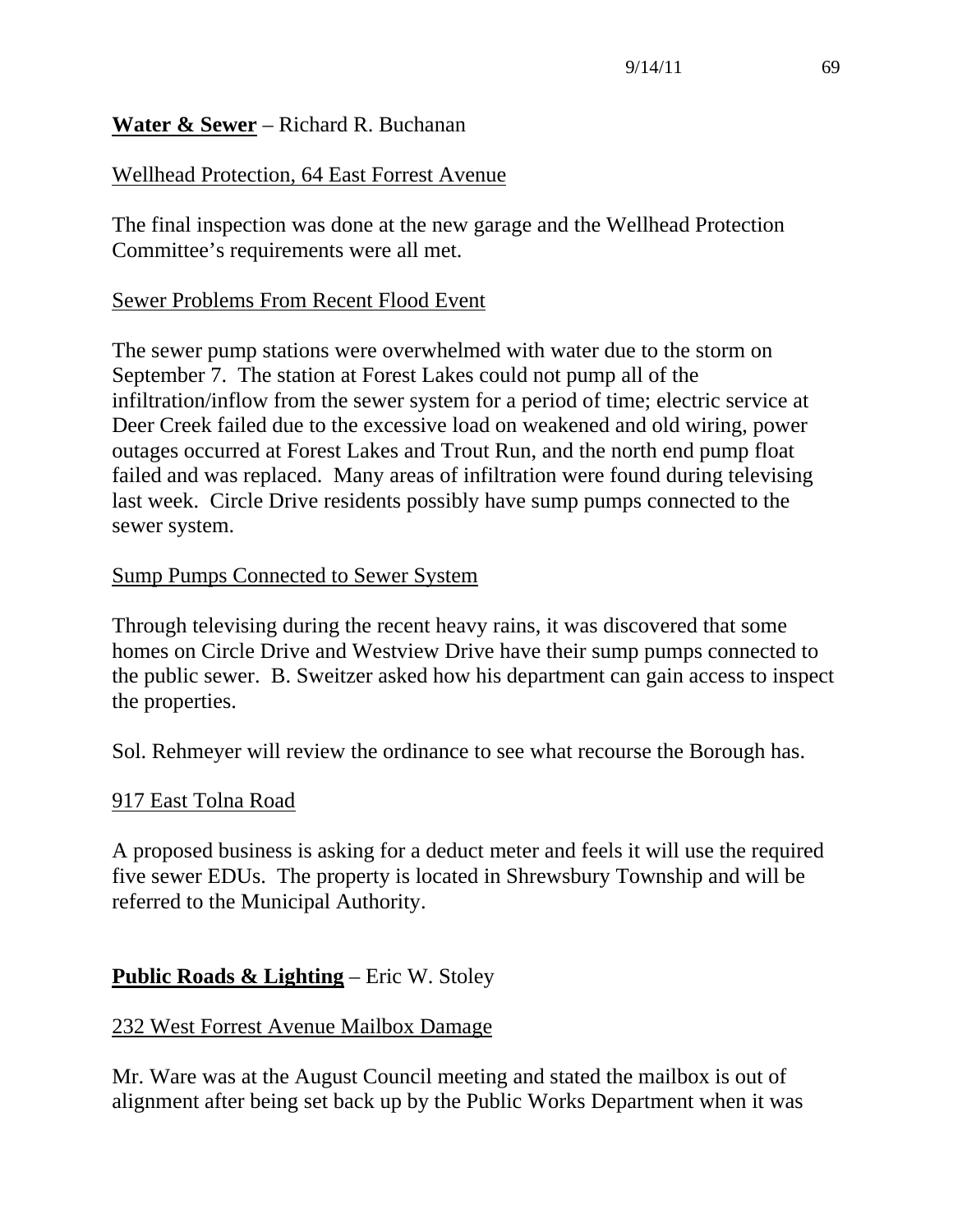knocked over by the backhoe during snow removal. The cost to reconstruct the mailbox is \$2,000.00. The mailbox does not have a footer and it is unknown if the mailbox was out of alignment before it was knocked over. The estimate will be forwarded to the insurance company.

## Crack Sealing

Crack sealing will take place this month with the help of Hopewell Township using its crack sealing machine and Shrewsbury Township will help with labor and traffic control.

## Heathcote Glen II Road Agreement

The solicitor for Shrewsbury Township had suggested four minor amendments to the agreement and E. Stoley stated he was in favor of the suggestions. The agreement will be signed after it is revised and reviewed by Sol. Rehmeyer.

## **Public Lands & Buildings and Finance** – Christopher M. Skoglind

## 2012 Pension Minimum Municipal Obligation

C. Skoglind moved to approve the 2012 MMO in the amount of \$44,403.35. E. Stoley seconded. The motion carried with all in favor.

## Year-end Meeting

The year-end meeting will be on December 28 at 7:00 p.m.

## Joint Committee Meeting

The Water and Sewer and the Roads and Lighting Committees will meet on September 29.

## Eagle Scout Project

B. Sweitzer said Sam Winslow is proposing a sand volley ball court as a project. He will be at the next meeting.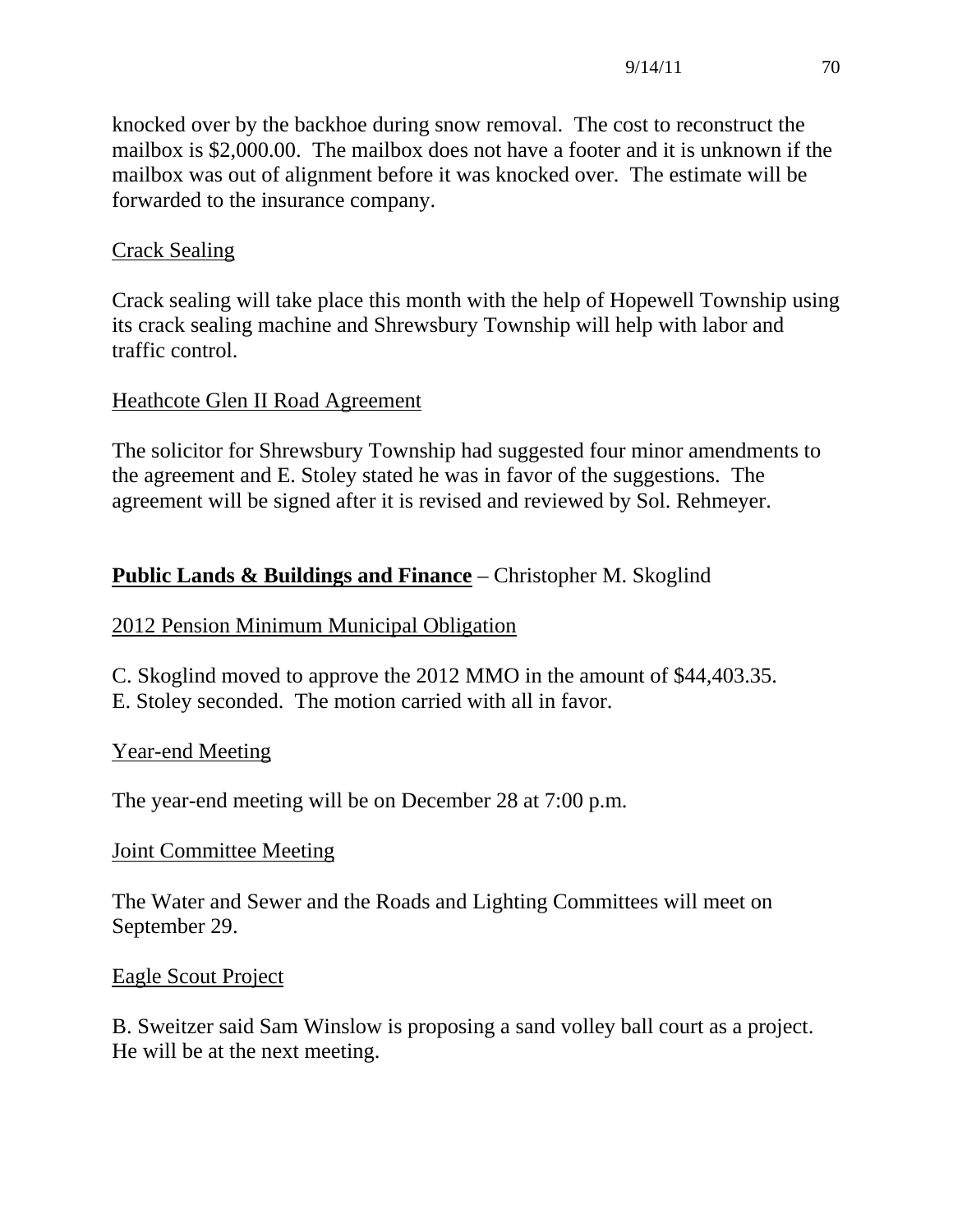#### Memorial Garden

Information was received from Silbaugh Memorials for a marker.

## **ENGINEER'S REPORT**

## Reflective Sign Changes

Legislation was signed whereby the road signs can be replaced with reflective signs when they need replaced instead of by the previously set deadline.

## Heathcote Glen II Preliminary Plan

The plan will not be signed until the road agreement is signed.

#### County-wide Storm Water Plan

The deadline set by the County and DEP is October, but there are still changes being discussed by York County. Although the Borough is making a good faith effort to adopt the ordinance, we will hold off until the final form is presented by York County and reviewed by Sol. Rehmeyer.

## **SOLICITOR'S REPORT**

#### 21 South Hill Street

E. Stoley said the Subdivision and Land Development Committee met with a few neighbors, the owner of the gymnastics business, the realtor and Atty. MacNeal. Another plan was presented that shows 33 parking spaces but in realty, there are 29 spaces (26 spaces, two handicap spaces and one by the loading dock). The owner proposes a drop-off and pick-up location(need dimensions) in the front with a oneway heading north and agreed to space the classes so that there would be 15 minutes between classes. Some lighting will be installed and the owner was asked to look at the north-end Rutter's for an example. Impervious surface coverage needs to be checked.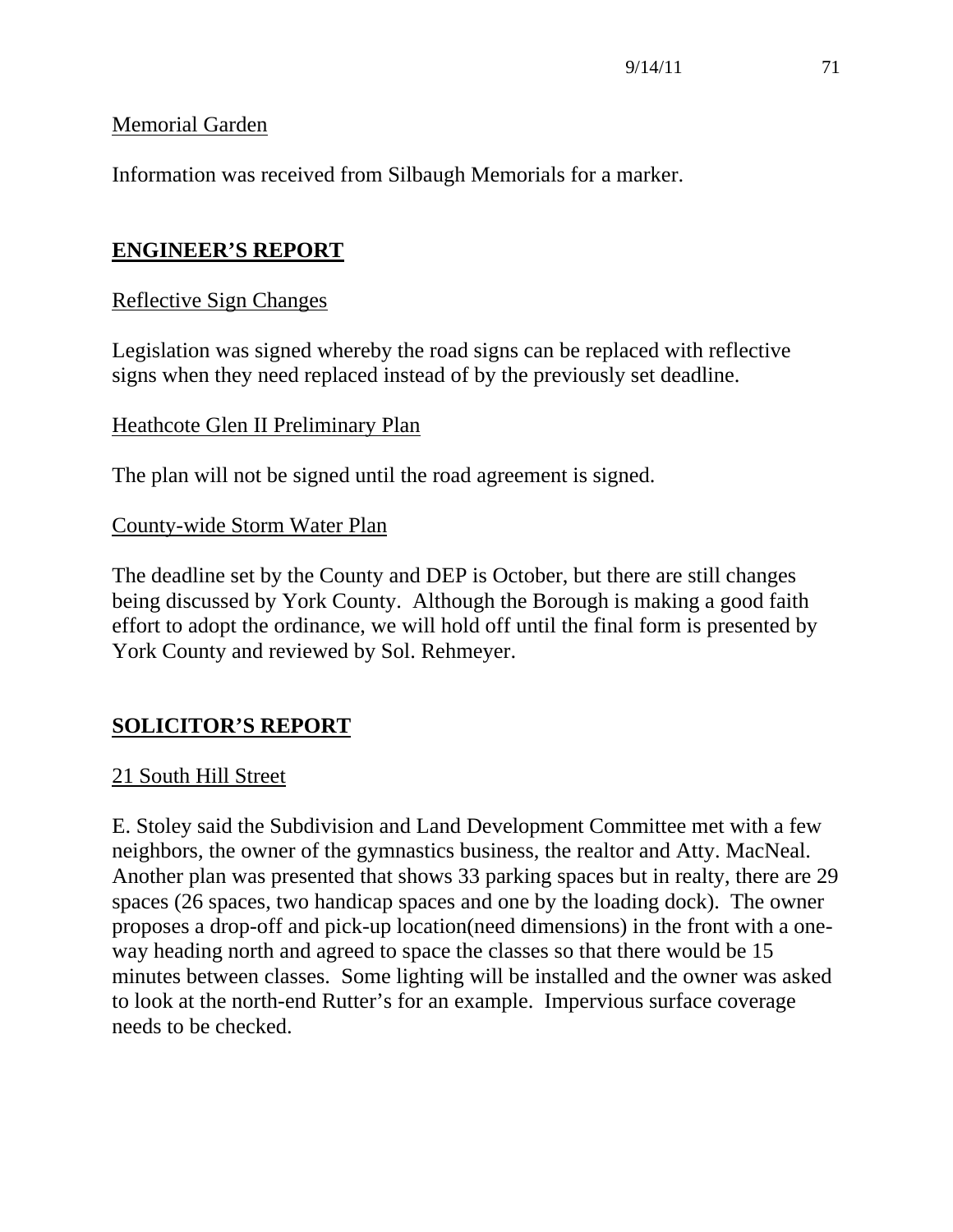Atty. MacNeal will be submitting a plan that will not be considered a land development plan but will be considered an "as-built" as part of the negotiations to allow this business only at this location.

The plan will go before the Staff Review and then the Planning Commission. Residents should be invited to the Planning Commission and Council meetings where this will be discussed and a vote taken.

## Earned Income Tax Ordinance

The model ordinance was presented last month for review.

## Resolution Adopting Procedures Regarding Pension Plan Providers

Two versions were presented as a sample and C. Skoglind chose the shorter version to adopt.

## **EXECUTIVE SESSION**

An executive session was called at 9:36 p.m. to discuss current litigation. The meeting was resumed at 9:46 p.m.

#### **Public Safety, Welfare and Personnel** – Michael G. Sharkey

#### Hemler ACS and S.P.C.A. Contracts

C. Skoglind moved to approve the 2012 contracts with Hemler, ACS and the S.P.C.A. M. Sharkey seconded. The motion carried with all in favor.

## **Secretary's Report** – Cindy L. Bosley

The annual appreciation dinner is Friday, November 18.

## **York Area Tax Bureau** – Michael G. Sharkey

A meeting was held on Monday with the Director, Al Timko, who explained the Borough will receive quarterly allocation payments under Act 32.